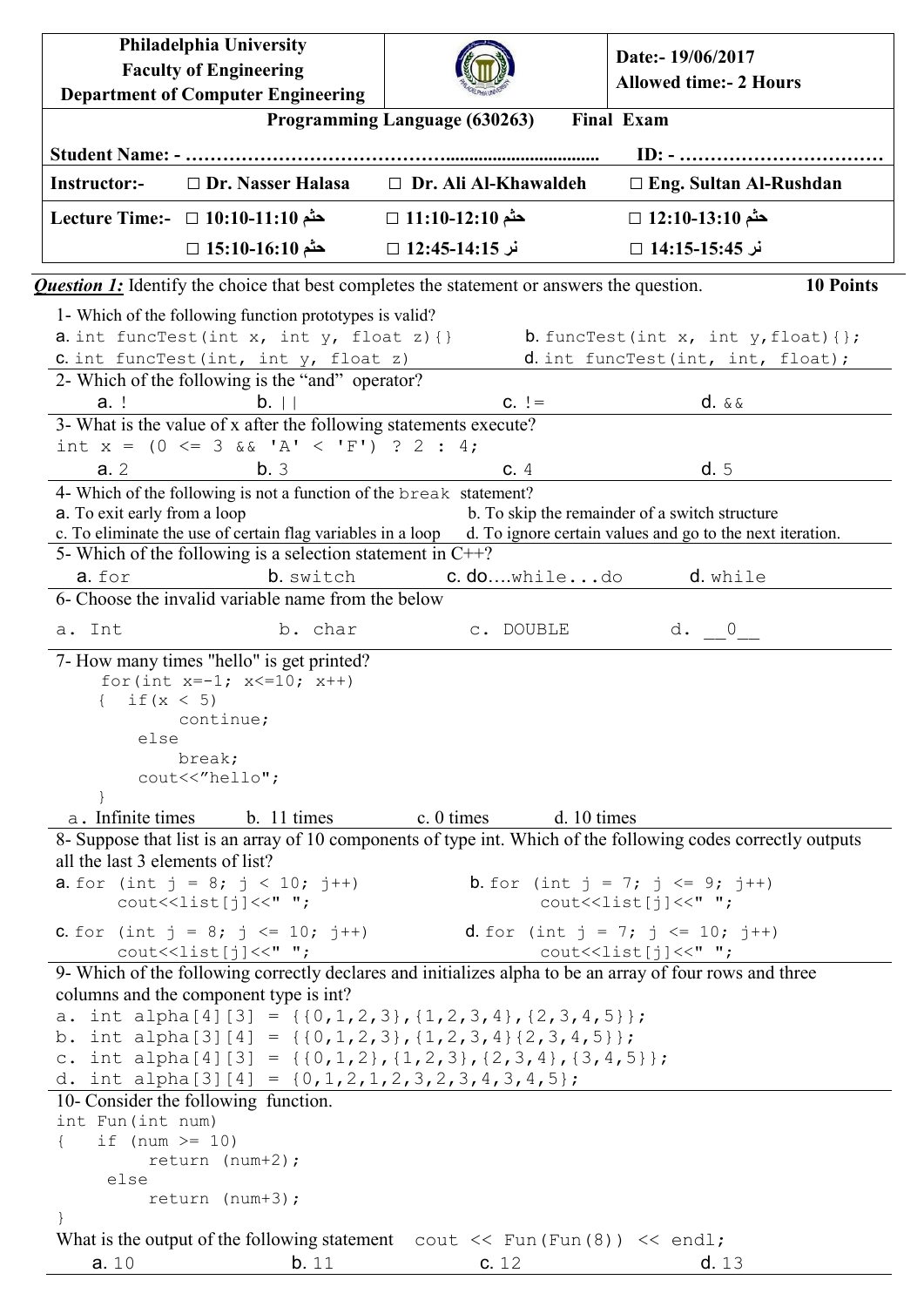*Question 2:* **Find error(s) in the following codes 5 Points 5 Points** 

| <i>Putshon</i> $\overline{z}$ . Thu critic <sub>i</sub> $\overline{z}$ in the following cours | O L VIII W |  |  |
|-----------------------------------------------------------------------------------------------|------------|--|--|
| Code                                                                                          | Correction |  |  |
| int $A[5] = \{3; 5; 6; 4; 1\};$                                                               |            |  |  |
| for (int $i=0; i<=5; i++)$                                                                    |            |  |  |
| $A[i]+=5;$                                                                                    |            |  |  |
|                                                                                               |            |  |  |
| char x;                                                                                       |            |  |  |
| if('c' < x & & x & x < 't')                                                                   |            |  |  |
| cout< <x%2<<endl;< td=""><td></td></x%2<<endl;<>                                              |            |  |  |
| Else                                                                                          |            |  |  |
| cout< <x%3<<endl;< td=""><td></td></x%3<<endl;<>                                              |            |  |  |
| double $x=1$ ;                                                                                |            |  |  |
| while $(x < 7)$ ;                                                                             |            |  |  |
| $\text{cout} \leq \text{power}(x, 3) \leq \text{endl};$                                       |            |  |  |
| $x+=1;$                                                                                       |            |  |  |
|                                                                                               |            |  |  |
| int A[2][3]={{1,2,3,4}, {4, 1, 2, 3}};                                                        |            |  |  |
| for (int $i=0; i<3; i++)$                                                                     |            |  |  |
| for (int $j=0; j<2; j++)$                                                                     |            |  |  |
| $\text{cout} \le \text{A[i][j]}$                                                              |            |  |  |
| float fun $(int x)$                                                                           |            |  |  |
| float $a = (x * 5.0 + 3.0) / x;$                                                              |            |  |  |
|                                                                                               |            |  |  |
| void<br>main()                                                                                |            |  |  |
| $\mathcal{L}$                                                                                 |            |  |  |
| $\text{cout} \leq \text{fun}(5, 4)$ ;                                                         |            |  |  |
|                                                                                               |            |  |  |

## *Question 3:* Perform the following tasks assume all variables are probably declared and initialized. **6 Points**

| Rewrite the following using for                       |  |
|-------------------------------------------------------|--|
| statements                                            |  |
| int sum= $0, x=1;$                                    |  |
| do                                                    |  |
|                                                       |  |
| sum $+= x * x;$                                       |  |
| $x++$ ;                                               |  |
| } while $(x < = 5)$ ;                                 |  |
| Rewrite the following using                           |  |
| switch statements                                     |  |
| char ch= $'V'$ ;                                      |  |
| if $(ch>=' A' \&cch<=' C')$                           |  |
| cout<<"statement 1"< <endl;< td=""><td></td></endl;<> |  |
| else                                                  |  |
| if $(ch=='X'    ch=='Y'    ch=='Z')$                  |  |
| cout<<"statement 2"< <endl;< td=""><td></td></endl;<> |  |
| else                                                  |  |
| cout<<"statement 3"< <endl;< td=""><td></td></endl;<> |  |
| Define a one dimension array of                       |  |
| type integer that contains 15                         |  |
| elements and initialize it using                      |  |
| $A[i] = 3^i$ where i is the index of                  |  |
| the element in the array.                             |  |
|                                                       |  |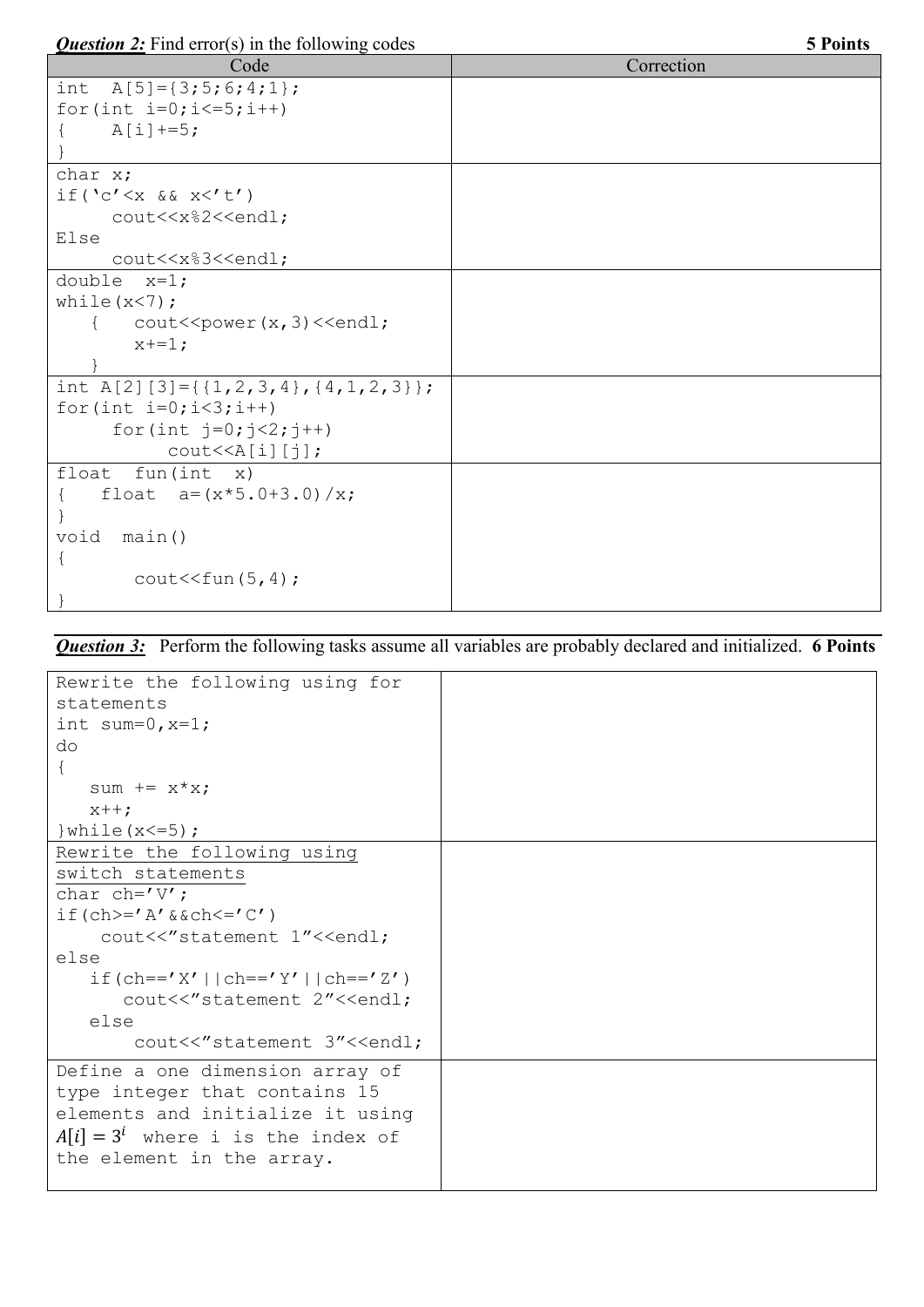*Question 4:* Find the output of the following programs: **10 Points**

| int $n = 4$ , $k = 2$ ;                                                                                      |  |
|--------------------------------------------------------------------------------------------------------------|--|
| cout << n--*++k< <endl;< td=""><td></td></endl;<>                                                            |  |
| cout $<< n <<$ endl;                                                                                         |  |
| cout $\langle n/2*3+k++\langle n/2 \rangle$                                                                  |  |
| cout $<< k <<$ endl;                                                                                         |  |
| int $n = 4$ ;                                                                                                |  |
| while $(n > 1)$                                                                                              |  |
| cout $<<$ --n $<<$ endl;                                                                                     |  |
|                                                                                                              |  |
| cout $\lt\lt$ n $\lt\lt$ endl;                                                                               |  |
| int i = 5, j = 6, k = 7, n = 3;                                                                              |  |
| bool $a=(i>5)$   $(i>0)$ & $(k!=7)$ ;                                                                        |  |
| bool $b=(n == i)     (!(k == j))$                                                                            |  |
| cout $\langle \langle a \rangle \langle a \rangle \langle b \rangle$ and $\langle \langle a \rangle \rangle$ |  |
| int $f = 0$ , $c = 5$ ;                                                                                      |  |
| if $(!f \&c = 0)$                                                                                            |  |
| cout << "true" << endl;<br>$\left\{ \right.$                                                                 |  |
| $c = 3;$                                                                                                     |  |
| $\mathcal{F}$                                                                                                |  |
| else                                                                                                         |  |
| cout<<"false"< <endl;<br><math>\left\{ \right.</math></endl;<br>                                             |  |
| $c+=3;$                                                                                                      |  |
|                                                                                                              |  |
| $\mathcal{F}$                                                                                                |  |
| cout $\langle\langle$ "c = " $\langle\langle$ c $\langle$ endl;                                              |  |
| const int $L = 10$ ;                                                                                         |  |
| char $m[L] = \{ 'h', 'e', 'l', 'l', 'o', 'w', 'o', 'r', 'l', 'd' \};$                                        |  |
| for $(int i=4; i< L; i+=3)$                                                                                  |  |
| cout $\langle \langle m[i] \rangle \langle \langle end \rangle$                                              |  |
| int fun2(int b, int c)                                                                                       |  |
| int $y=b+c$ ;<br>$\{$                                                                                        |  |
| return y;                                                                                                    |  |
|                                                                                                              |  |
| int fun(int $a$ , int $b$ , int $c$ )                                                                        |  |
| $\{$ int x;                                                                                                  |  |
| $x=fun2(b,c);$                                                                                               |  |
| $x=a/x;$                                                                                                     |  |
| return x;                                                                                                    |  |
|                                                                                                              |  |
| $\mathcal{F}$                                                                                                |  |
| void main ()                                                                                                 |  |
| $\left\{ \right.$                                                                                            |  |
| cout $<<$ fun(12, 9, 5) $<<$ endl;                                                                           |  |
| cout $<<$ fun2 $(5, 4)$ $<<$ endl;                                                                           |  |
|                                                                                                              |  |
| int mod(int $x$ , int $y$ )                                                                                  |  |
| $\{$                                                                                                         |  |
| return (x%y);                                                                                                |  |
|                                                                                                              |  |
| void main ()                                                                                                 |  |
| $\{$                                                                                                         |  |
| for (int $i=4$ ; $i<10$ ; $i+=3$ )                                                                           |  |
| $\text{cout} \leq \text{mod}(i, 5) \leq \text{end}$ ;                                                        |  |
|                                                                                                              |  |
| int $x = 1$ , $y = 4$ ;                                                                                      |  |
| if $(x > = 1)$                                                                                               |  |
| if $(y \leq 4)$                                                                                              |  |
|                                                                                                              |  |
| $x++;$                                                                                                       |  |
| $y--;$                                                                                                       |  |
|                                                                                                              |  |
| else                                                                                                         |  |
| $x--;$                                                                                                       |  |
| $Y++;$                                                                                                       |  |
|                                                                                                              |  |
| else                                                                                                         |  |
| $y+=10;$                                                                                                     |  |
| cout $\langle \langle x \rangle \langle x \rangle$ " $\langle \langle y \rangle \langle x \rangle$ endl;     |  |
| int $d = 7$ ;                                                                                                |  |
| do                                                                                                           |  |
| $\{$                                                                                                         |  |
| cout<<--d< <endl;< td=""><td></td></endl;<>                                                                  |  |
|                                                                                                              |  |
| } while $(d>5)$ ;                                                                                            |  |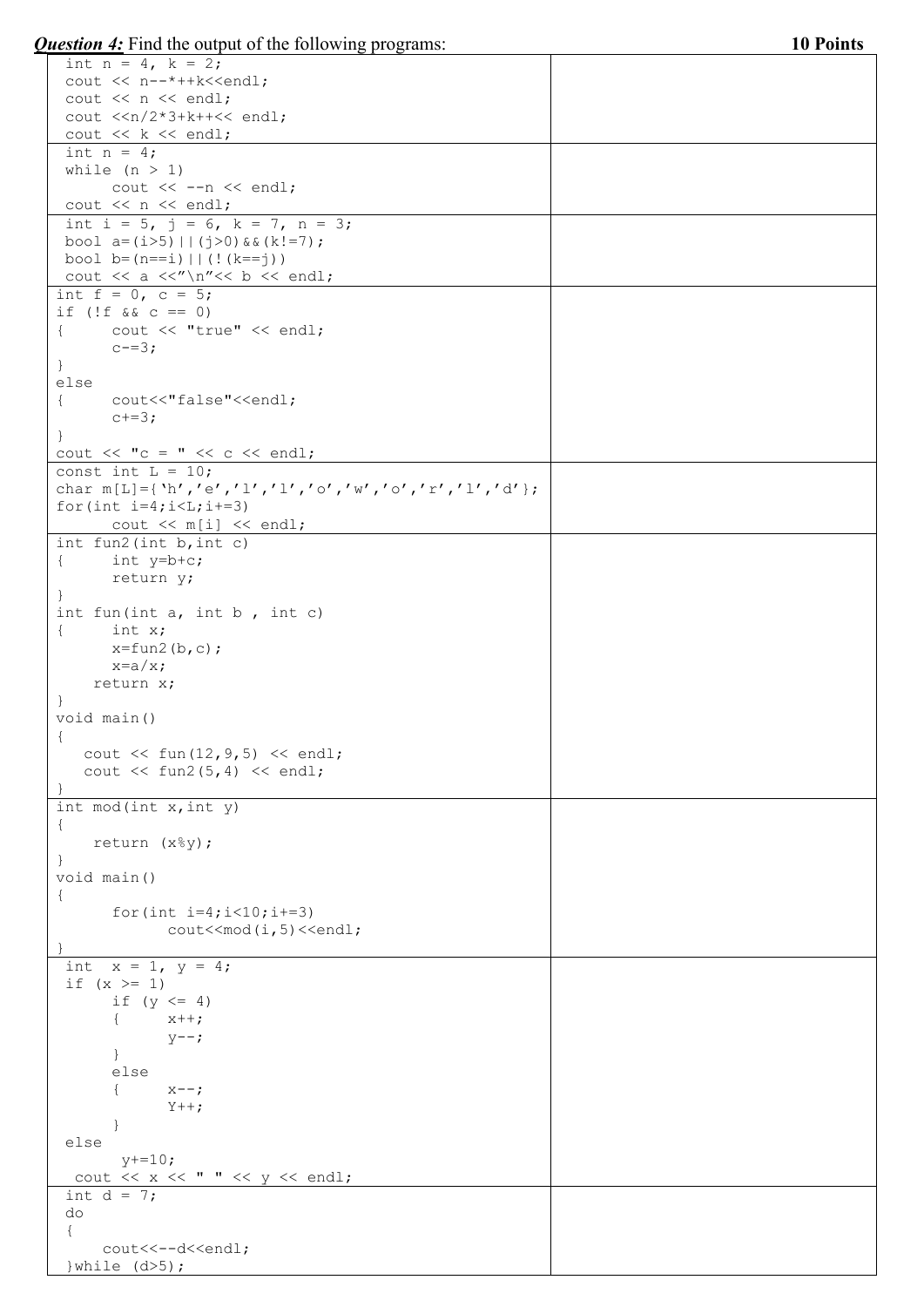```
 int x=17;
switch(x%7)
{
case 1:
case 2:
      cout<<x%2<<endl;
      break;
case 3:
      cout<<x%3<<endl;
case 4:
      cout<<x%4<<endl;
      break;
case 5:
case 6:
      cout<<x%5<<endl;
}
```
*Question 5:* Write a program that perform the following tasks: 4 **Points** 

- 1- Define a function called calc\_avg that calculate the average of three double numbers and return their average.
- 2- Define the function double calc\_stdv(double x,double y,double z,double m) that calculate and returns the sd value using the following equation.

$$
sd = \sqrt{\frac{(x-m)^2 + (y-m)^2 + (z-m)^2}{3}}
$$

3- Write the main function which will ask the user to enter 3 real numbers then it will call calc\_avg to calculate the average of the three numbers entered by the user, then it will call the calv stdv to calculate the standard deviation of the three numbers, then it will display the average and standard deviation on the screen.